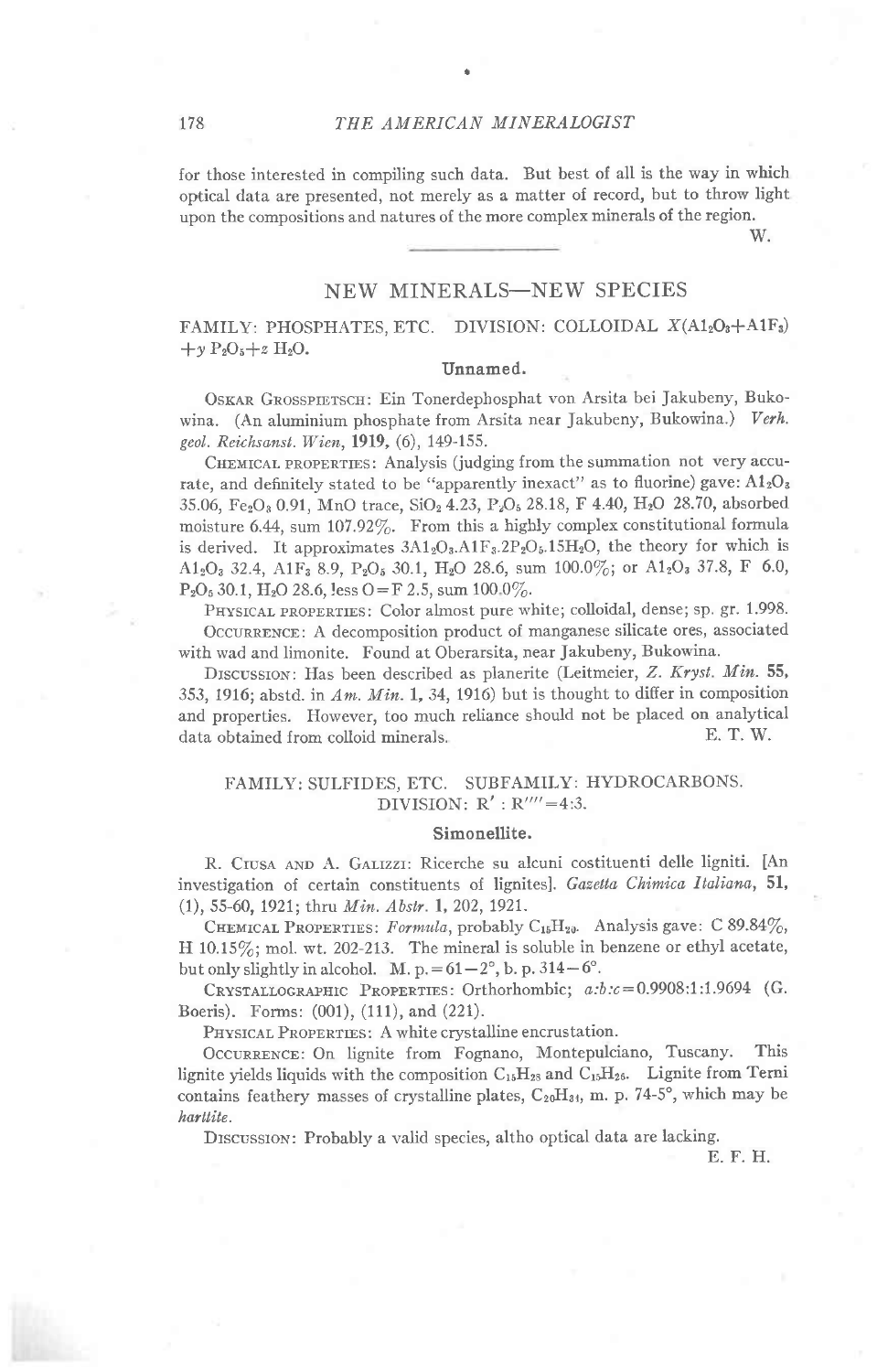#### **FAMILY: OXIDES.** SUBFAMILY: HYDROXIDES. DIVISION:  $R''''''$ :  $O:H<sub>2</sub>O=1:3:X$

#### Becquerelite.

ALFRED SCHOEP: Sur la becquerélite, nouveau minéral radioactif. (Becquerelite, a new radioactive mineral.) Compt. rend., 174, (19), 1240-1242, 1922.

NAME: In honor of A.-Henri Becquerel.

CHEMICAL PROPERTIES: Formula, UO3.XH2O. Material was dried at 100°, losing 4.21% H<sub>2</sub>O, and then analyzed, the average of two closely agreeing trials giving: UO<sub>3</sub> 86.51, H<sub>2</sub>O 5.82; Fe<sub>2</sub>O<sub>3</sub> 0.54, PbO 5.25, SiO<sub>2</sub> 0.83, SO<sub>3</sub> 1.01, sum 99.96%. The PbO and SO<sub>3</sub> come from admixed anglesite, the Fe<sub>2</sub>O<sub>3</sub> and SiO<sub>2</sub> are evidently impurities; the total H<sub>2</sub>O value (both  $+$ and $-100^{\circ}$ ) represents approximately 2 H<sub>2</sub>O, (theory 11.2%), but the rôle of this constituent needs further study. The radioactivity is about the same as that of pitchblende.

CRYSTALLOGRAPHIC AND OPTICAL PROPERTIES: System orthorhombic. Prism zone angles within 1-2° of 60°, and twins of aragonite type are common. Crystals minute. Cleavage perfect on 001 and 110. A biaxial interference figure is shown on basal cleavage flakes.  $\alpha = 1.75$ ,  $\gamma = 1.77$ , sign -. Pleochroic from nearly colorless to deep yellow.

PHYSICAL PROPERTIES: Color brownish yellow; luster resinous.

OCCURRENCE: Associated with curite, soddite, and anglesite in cavities in pitchblende at Kasolo, Belgian Congo.

DISCUSSION: The name "lambertite" has been given to a mineral alleged to be UO<sub>3</sub> found in Wyoming in 1919 (See Am. Min., 5, (1), 17-18, 1920.). Its properties were, however, not described, so that it is impossible to state whether it is identical with the present mineral or not. Should the two, as seems likely, ultimately prove to be the same, an awkward nomenclatorial situation will arise: Shall that name be used which has priority in date, or that which has priority in description? In the biological sciences the latter would be selected, and the abstractor is inclined to favor the same plan here. E. T. W.

#### FAMILY: SILICATES. DIVISION:  $UO_3:SiO_2:H_2O = 5:2$ :  $6(?)$ .

#### Soddite.

ALFRED SCHOEP: La soddite, nouveau minéral radioactif. (Soddite, a new radioactive mineral.) Compt. rend., 174, (16), 1066-1067, 1922.

NAME: Dedicated to Frederick Soddy.

CHEMICAL PROPERTIES: Formula, perhaps  $5UO_3:2SiO_2:6H_2O$ , or  $(UO_2)_5$  [6H<sub>2</sub>O]  $Si<sub>2</sub>O<sub>9</sub>$ , for which the theory is UO<sub>3</sub> 86.2, SiO<sub>2</sub> 7.3, H<sub>2</sub>O 6.5%. [The author gives a more complex formula, but too great dependence should not be placed on analyses made on minute amounts of material, separated from intimately admixed impurities.] The average of several partial analyses gave: UO<sub>3</sub> 85.33, SiO<sub>2</sub> 7.83, Fe<sub>2</sub>O<sub>3</sub> 0.40, H<sub>2</sub>O 6.23, sum 99.79%.

Before the blowpipe soddite is infusible; in the closed tube it blackens, losing H<sub>2</sub>O and O. It dissolves in HCl with gelatinization. Its radioactivity corresponds to the high content of U.

CRYSTALLOGRAPHIC AND OPTICAL PROPERTIES: System orthorhombic; habit prismatic, with a flat prism, striated vertically. Crystals minute. The optic axial plane is (010) and  $\gamma = c$ ,  $\beta = 1.64$ ,  $\gamma = 1.68 \pm 0.025$ .